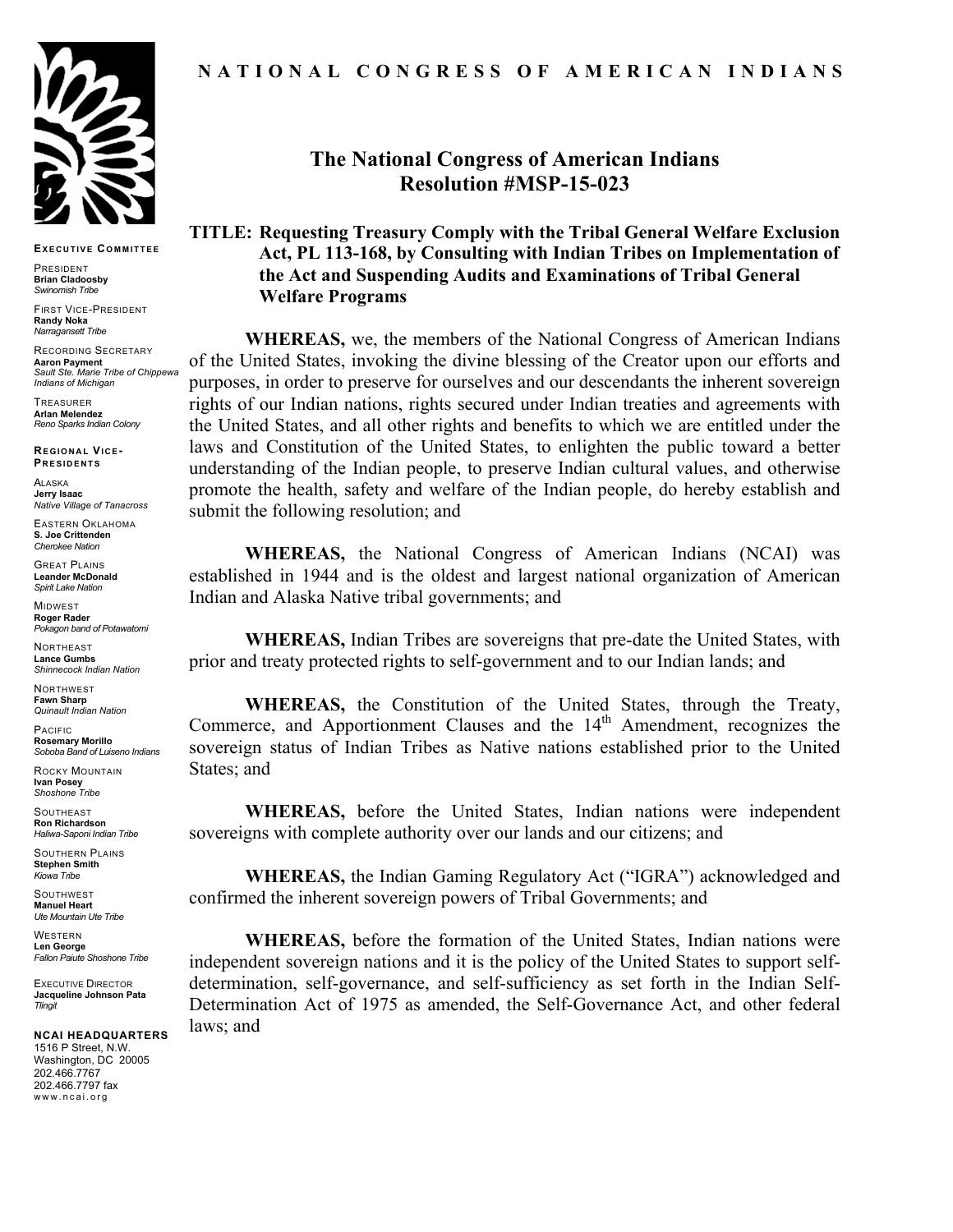**WHEREAS,** through treaties, statutes, executive orders, and other legal agreements and laws, the United States undertook many obligations to Native people in exchange for hundreds of millions of acres of homelands, yet the federal government has not sufficiently met these obligations to provide essential services, programs and benefits to Native people; and

**WHEREAS,** to address shortfalls in federal funds and the corresponding shortage of federal programs and services, many Tribal Nations provide for the general welfare of their people and communities through tribal governmental programs, services, and benefits; and

**WHEREAS,** since 2002, the Internal Revenue Service (IRS) has been auditing Indian nations by seeking to impose federal income tax on essential government programs and services; and

**WHEREAS,** in September 2014, the U.S. Congress enacted and President Obama signed into law Public Law 113-168, the Tribal General Welfare Exclusion (GWE) Act, which Congress developed in consultation with Tribal Nations across the country; and

**WHEREAS,** the GWE Act recognizes that Tribal Nations may provide payments or benefits to their citizenry to promote the general welfare of their community, and that such payments and benefits are free from taxation by state and federal governments; and

**WHEREAS,** the GWE Act recognizes that Tribal Nations, not the IRS or other offices or bureaus at the Department of the Treasury, are in the best position to determine the needs of their citizens and communities; and

**WHEREAS,** the GWE Act requires the Treasury Secretary (Secretary) to do the following: (1) establish a Tribal Advisory Committee (Committee) to advise the Treasury Department on matters relating to the taxation of Indians; (2) establish and provide training and education for IRS agents about the new law in consultation with the Committee; and (3) provide training and education for IRS agents on Federal Indian law and the Federal Government's unique legal treaty and trust relationship with tribal governments in consultation with the Committee; and

**WHEREAS,** the GWE Act requires that the Secretary suspend all audits and examinations of tribal governments and tribal members regarding an exclusion of a payment or benefit from a tribal government until the Secretary has provided the required training and education to IRS agents in consultation with the Committee; and

**WHEREAS,** before the Committee can be established, a charter, according to the Treasury Department's interpretation of the GWE Act, must be developed and adopted by the Department; and

**WHEREAS,** in December 2014, the Treasury Department held a listening session in Washington, DC, at which tribal leaders requested that Indian Country be consulted on the drafting of a charter for the Committee, and these tribal leaders received indications from agency officials that the Treasury Department would work with Tribal Nations on the charter; and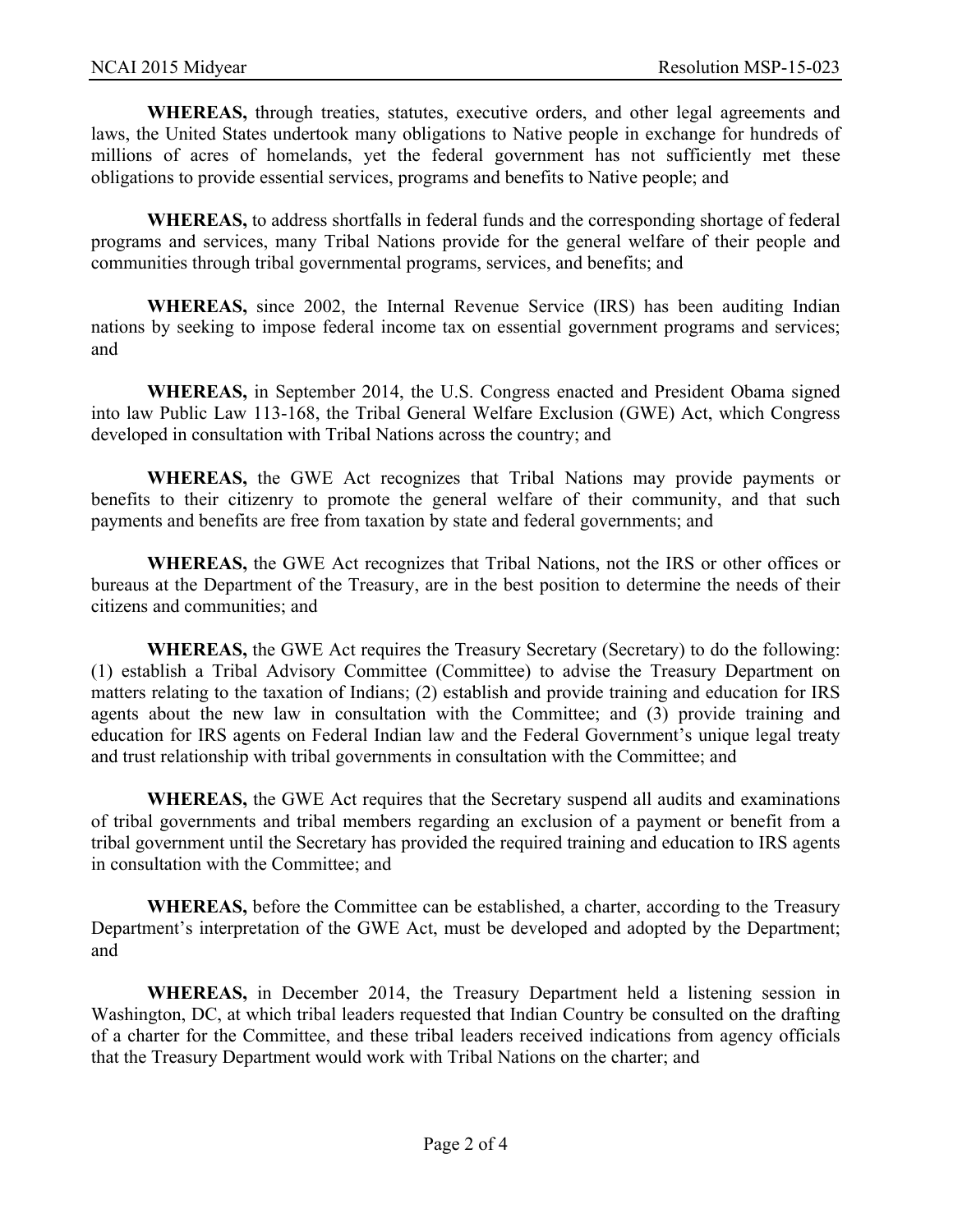**WHEREAS,** in December 2014, the Treasury Department also issued a draft Tribal Consultation Policy, which included statements that the Treasury Department will endeavor to utilize a consultation process that is "accessible and convenient to Tribal participants," and includes "meaningful, transparent, and accountable dialogue involving the appropriate participants;" and

**WHEREAS,** the Treasury Department submitted the charter without adequately consulting with Tribal Nations and providing no opportunity for Tribal Nations to review and comment on the language of the charter; and

**WHEREAS,** Treasury Department officials also indicated that it is not required to appoint tribal leaders for its three positions on the Committee and instead may appoint non-tribal leaders to the Committee; and

**WHEREAS,** the legislative history of the GWE Act indicates that Congress intended for the Committee appointments to be tribal leaders; and

**WHEREAS,** the Treasury Department has not indicated whether it will engage in government-to-government consultations with Tribal Nations on the Committee appointment process or other aspects of implementation of the GWE Act; and

**WHEREAS,** under the GWE Act, IRS examinations were to have been suspended until IRS field agents are adequately trained, and also it further expressly provides deference to tribal government decision-making authority and generally fosters the policy supporting Indian Self-Determination and respect for tribal culture; and

**WHEREAS,** some Tribal Nations continue to be audited and/or questioned by the IRS on benefits they provide to their members for the General Welfare and that the Treasury Department, including the IRS, has not suspended audits and examinations of these Tribal Nations and their tribal members even though Tribal Nations have indicated these audits and examinations relate to General Welfare; and

**WHEREAS,** Tribal Nations are concerned that the Treasury Department will continue to implement the GWE Act without meaningfully consulting with Tribal Nations, disregarding Congressional intent behind the law, appoint non-tribal leaders to the Committee, fail to suspend all audits as mandated by the law, and fail to disclose information regarding implementation of the GWE Act; and

**WHEREAS,** the Federal Advisory Committee Act (FACA) was intended to curb industryrun policy advisory committees and the Unfunded Mandates Reform Act was intended to provide for intergovernmental consultation between the Federal Government and Indian tribal governments without regard to FACA.

**NOW THEREFORE BE IT RESOLVED,** that NCAI calls upon the Department of Treasury, including the IRS, to be transparent and engage in meaningful government-togovernment consultations with Tribal Nations pursuant to Executive Orders 13175 and 13647 regarding the implementation of the GWE Act, including the development and adoption of a charter for the Committee, the appointment process and qualifications for members to the Committee, and the moratorium on audits of Tribal Nations and tribal members; and